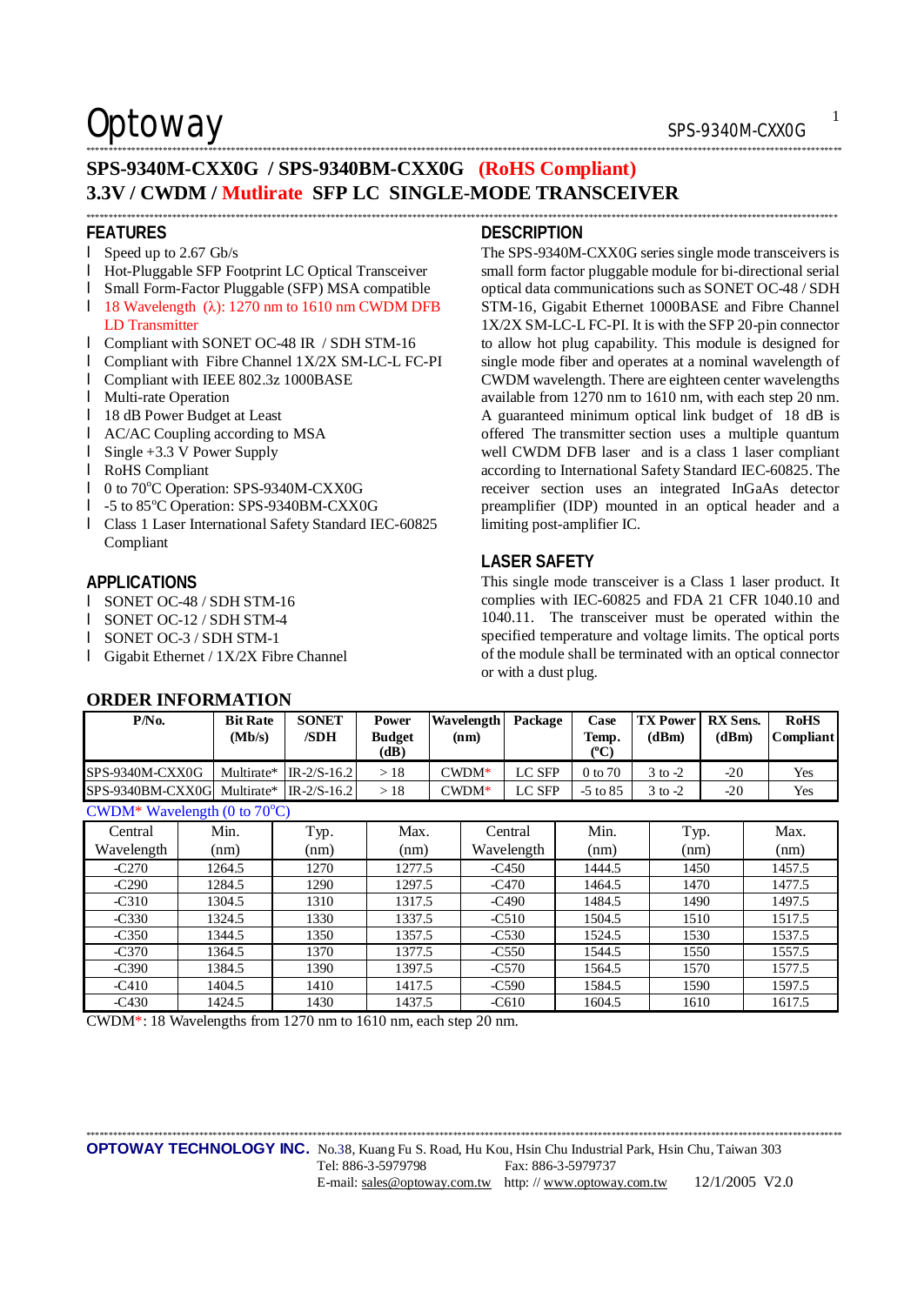# Optoway SPS-9340M-CXX0G

\*\*\*\*\*\*\*\*\*\*\*\*\*\*\*\*\*\*\*\*\*\*\*\*\*\*\*\*\*\*\*\*\*\*\*\*\*\*\*\*\*\*\*\*\*\*\*\*\*\*\*\*\*\*\*\*\*\*\*\*\*\*\*\*\*\*\*\*\*\*\*\*\*\*\*\*\*\*\*\*\*\*\*\*\*\*\*\*\*\*\*\*\*\*\*\*\*\*\*\*\*\*\*\*\*\*\*\*\*\*\*\*\*\*\*\*\*\*\*\*\*\*\*\*\*\*\*\*\*\*\*\*\*\*\*\*\*\*\*\*\*\*\*\*\*\*\*\*\*\*\*\*\*\*\*\*\*\*\*\*\*\*\*\*\*\*

**Absolute Maximum Ratings Parameter** Symbol Min Max Units Notes Storage Temperature Tstg -40 85 <sup>o</sup>C Operating Case Temperature Topr 0 -5 70 85 °C SPS-9340M-CXX0G SPS-9340BM-CXX0G Power Supply Voltage  $Vcc$  -0.5 3.6 V

| <b>Recommended Operating Conditions</b> |                                        |     |      |      |                               |  |  |
|-----------------------------------------|----------------------------------------|-----|------|------|-------------------------------|--|--|
| <b>Parameter</b>                        | <b>Symbol</b>                          | Min | Typ  | Max  | Units / Notes                 |  |  |
| <b>Power Supply Voltage</b>             | Vcc                                    | 3.1 | 3.3  | 3.5  |                               |  |  |
| <b>Operating Case Temperature</b>       | Topr                                   |     |      | 70   | $\degree$ C / SPS-9340M-CXX0G |  |  |
|                                         |                                        | -5  |      | 85   | C / SPS-9340BM-CXX0G          |  |  |
| Power Supply Current                    | $\mathbf{I}_{CC}(\text{TX}+\text{RX})$ |     | 200  | 300  | mA                            |  |  |
| Data Rate                               |                                        | 125 | 2488 | 2670 | Mb/s                          |  |  |

| Transmitter Specifications ( $0^{\circ}$ C < Topr < 70 $^{\circ}$ C, 3.1V < Vcc < 3.5V) |                                                                      |                  |             |                  |              |                    |  |
|-----------------------------------------------------------------------------------------|----------------------------------------------------------------------|------------------|-------------|------------------|--------------|--------------------|--|
| <b>Parameter</b>                                                                        | <b>Symbol</b>                                                        | Min              | Typ         | <b>Max</b>       | <b>Units</b> | <b>Notes</b>       |  |
| <b>Optical</b>                                                                          |                                                                      |                  |             |                  |              |                    |  |
| <b>Optical Transmit Power</b>                                                           | P <sub>0</sub>                                                       | $-2$             | $---$       | 3                | dBm          |                    |  |
| <b>Output Center Wavelength</b>                                                         | λ                                                                    | $\lambda$ c -5.5 | $\lambda c$ | $\lambda$ c +7.5 | nm           | $\mathfrak{D}$     |  |
| Output Spectrum Width                                                                   | Δλ                                                                   |                  | $---$       |                  | nm           | -20 dB Width       |  |
| Side Mode Suppression Ratio                                                             | <b>SMSR</b>                                                          | 30               |             |                  | dB           |                    |  |
| <b>Extinction Ratio</b>                                                                 | $E_R$                                                                | 8.2              |             |                  | dB           |                    |  |
| <b>Output Eye</b>                                                                       | Compliant with Telecordia GR-253-GORE and ITU-T Recommendation G.957 |                  |             |                  |              |                    |  |
| <b>Optical Rise Time</b>                                                                | $t_r$                                                                |                  |             | 150              | ps           | 20 % to 80% Values |  |
| <b>Optical Fall Time</b>                                                                | te                                                                   |                  |             | 150              | ps           | 20 % to 80% Values |  |
| <b>Relative Intensity Noise</b>                                                         | <b>RIN</b>                                                           |                  |             | $-120$           | dB/Hz        |                    |  |
| <b>Electrical</b>                                                                       |                                                                      |                  |             |                  |              |                    |  |
| Data Input Current - Low                                                                | $I_{IL}$                                                             | $-350$           |             |                  | μA           |                    |  |
| Data Input Current - High                                                               | $I_{IH}$                                                             |                  |             | 350              | μA           |                    |  |
| Differential Input Voltage                                                              | $V_{IH} - V_{IL}$                                                    | 0.5              |             | 2.4              | V            | Peak-to-Peak       |  |
| TX Disable Input Voltage – Low                                                          | $T_{\text{DIS, L}}$                                                  | $\Omega$         |             | 0.5              | V            | 3                  |  |
| TX Disable Input Voltage - High                                                         | $T_{\text{DIS, H}}$                                                  | 2.0              |             | Vcc              | V            | 3                  |  |
| <b>TX Disable Assert Time</b>                                                           | <b>TASSERT</b>                                                       |                  |             | 10               | $\mu$ s      |                    |  |
| <b>TX Disable Deassert Time</b>                                                         | <b>TDEASSERT</b>                                                     |                  |             | 1                | ms           |                    |  |
| TX Fault Output Voltage -- Low                                                          | $T_{\rm{FaultL}}$                                                    | $\Omega$         |             | 0.5              | V            | 4                  |  |
| TX Fault Output Voltage -- High                                                         | $T_{FaultH}$                                                         | 2.0              |             | $Vec{+}0.3$      | V            | 4                  |  |

1. Output power is power coupled into a 9/125 μm single mode fiber.

2. ITU-T G.694.2 CWDM wavelength from 1270 nm to 1610 nm, each step 20 nm.

3. There is an internal 4.7K to 10K ohm pull-up resistor to VccTX.

4. Open collector compatible, 4.7K to 10K ohm pull-up to Vcc (Host Supply Voltage).

| Receiver Specifications ( $0^{\circ}$ C < Topr < 70 $^{\circ}$ C, 3.1V < Vcc < 3.5V) |                   |       |       |       |              |                         |  |  |
|--------------------------------------------------------------------------------------|-------------------|-------|-------|-------|--------------|-------------------------|--|--|
| <b>Parameter</b>                                                                     | Symbol            | Min   | Typ   | Max   | <b>Units</b> | <b>Notes</b>            |  |  |
| <b>Optical</b>                                                                       |                   |       |       |       |              |                         |  |  |
| Sensitivity @ OC-48                                                                  | Sens1             |       |       | $-20$ | dBm          |                         |  |  |
| Sensitivity @2X Fibre Channal                                                        | Sens2             |       |       | $-22$ | dBm          |                         |  |  |
| Sensitivity @Gigabit Ethernet                                                        | Sens3             |       |       | $-23$ | dBm          | 6                       |  |  |
| Sensitivity @OC-12                                                                   | Sens4             |       |       | $-23$ | dBm          |                         |  |  |
| Sensitivity @OC-3                                                                    | Sens <sub>5</sub> | $-10$ |       | $-23$ | dBm          |                         |  |  |
| Signal Detect -- Asserted                                                            | Pa                | ---   |       | $-20$ | dBm          | Transition: low to high |  |  |
| Signal Detect -- Deasserted                                                          | Pd                | $-35$ | $---$ | ---   | dBm          | Transition: high to low |  |  |
| Signal detect -- Hysteresis                                                          |                   | 1.0   |       |       | dB           |                         |  |  |

\*\*\*\*\*\*\*\*\*\*\*\*\*\*\*\*\*\*\*\*\*\*\*\*\*\*\*\*\*\*\*\*\*\*\*\*\*\*\*\*\*\*\*\*\*\*\*\*\*\*\*\*\*\*\*\*\*\*\*\*\*\*\*\*\*\*\*\*\*\*\*\*\*\*\*\*\*\*\*\*\*\*\*\*\*\*\*\*\*\*\*\*\*\*\*\*\*\*\*\*\*\*\*\*\*\*\*\*\*\*\*\*\*\*\*\*\*\*\*\*\*\*\*\*\*\*\*\*\*\*\*\*\*\*\*\*\*\*\*\*\*\*\*\*\*\*\*\*\*\*\*\*\*\*\*\*\*\*\*\*\*\*\*\*\*\*\* **OPTOWAY TECHNOLOGY INC.** No.38, Kuang Fu S. Road, Hu Kou, Hsin Chu Industrial Park, Hsin Chu, Taiwan 303

Tel: 886-3-5979798 Fax: 886-3-5979737

E-mail: [sales@optoway.com.tw](mailto:sales@optoway.com.tw) http: // [www.optoway.com.tw](http://www.optoway.com.tw) 12/1/2005 V2.0

2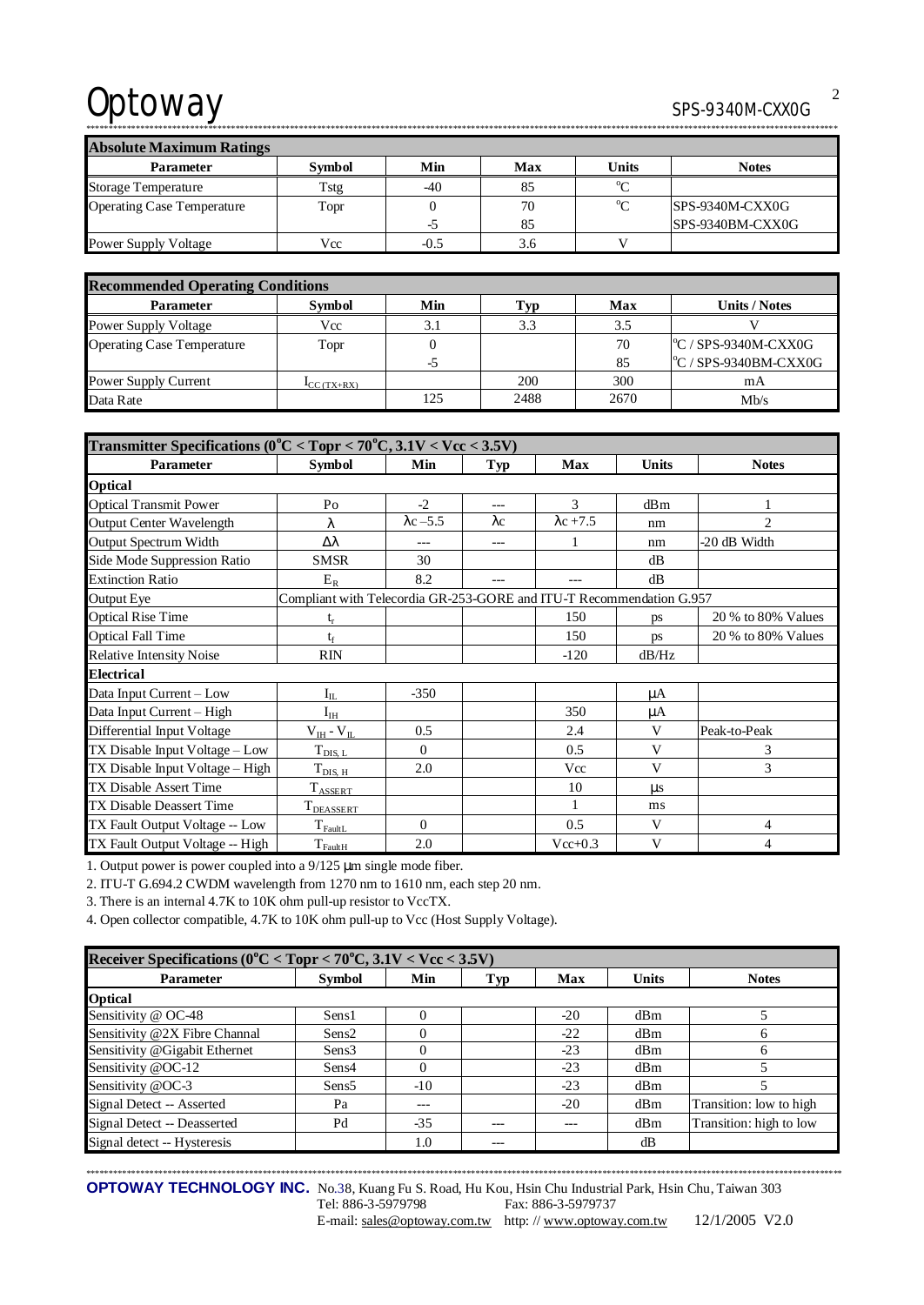## Optoway SPS-9340M-CXX0G

| -                           |                    |     |       |             |    |  |  |
|-----------------------------|--------------------|-----|-------|-------------|----|--|--|
| Wavelength of Operation     |                    | 100 | $---$ | 1620        | nm |  |  |
| <b>Electrical</b>           |                    |     |       |             |    |  |  |
| Differential Output Voltage | $V_{OH} - V_{OL}$  | 0.6 |       | 2.0         |    |  |  |
| Output LOS Voltage -- Low   | <sup>V</sup> OL    |     |       | 0.5         |    |  |  |
| Output LOS Voltage -- High  | ${\rm v}_{\rm OH}$ | 2.0 |       | $Vec{+}0.3$ |    |  |  |

5. Measured at  $2^{23}$ -1 PRBS at BER 1E-10.

6. Measured at  $2^7$ -1 PRBS at BER 1E-12.

7. Open collector compatible, 4.7K to 10K ohm pull-up to Vcc (Host Supply Voltage).

## **CONNECTION DIAGRAM**



| <b>PIN</b>     | <b>Signal Name</b> | Description                           | pin | <b>Signal Name</b>                    | Description                       |
|----------------|--------------------|---------------------------------------|-----|---------------------------------------|-----------------------------------|
|                | TX GND             | <b>Transmitter Ground</b>             | 11  | <b>RX GND</b>                         | Receiver Ground                   |
| 2              | TX Fault           | <b>Transmitter Fault Indication</b>   | 12  | <b>RX DATA OUT-</b>                   | Inverse Receiver Data Out         |
| 3              | TX Disable         | Transmitter Disable (Module disables  | 13  | <b>RX DATA OUT+</b> Receiver Data Out |                                   |
|                |                    | on high or open)                      |     |                                       |                                   |
| 4              | MOD-DFE2           | Modulation Definition $2 - Two wires$ | 14  | <b>RX GND</b>                         | Receiver Ground                   |
|                |                    | serial ID Interface                   |     |                                       |                                   |
| $\overline{5}$ | MOD-DEF1           | Modulation Definition $1 - Two wires$ | 15  | Vcc RX                                | Receiver Power $-3.3V \pm 5\%$    |
|                |                    | serial ID Interface                   |     |                                       |                                   |
| 6              | MOD-DEF0           | Modulation Definition $0 -$ Ground in | 16  | Vcc TX                                | Transmitter Power $-3.3V \pm 5\%$ |
|                |                    | Module                                |     |                                       |                                   |
| 7              | N/C                | <b>Not Connected</b>                  | 17  | TX GND                                | <b>Transmitter Ground</b>         |
| 8              | LOS                | Loss of Signal                        | 18  | TX DATA IN+                           | Transmitter Data In               |
| 9              | <b>RX GND</b>      | Receiver Ground                       | 19  | TX DATA IN-                           | Inverse Transmitter Data In       |
| 10             | <b>RX GND</b>      | Receiver Ground                       | 20  | TX GND                                | Transmitter Ground                |

## **Module Definition**

| Module Definition | MOD-DEF2         | MOD-DEF1         | MOD-DEF0         | Interpretation by Host   |
|-------------------|------------------|------------------|------------------|--------------------------|
|                   | PIN <sub>4</sub> | PIN <sub>5</sub> | PIN <sub>6</sub> |                          |
|                   | SDA              | SCL              | LV-TTL Low       | Serial module definition |
|                   |                  |                  |                  | protocol                 |

Module Definition 4 specifies a serial definition protocol. For this definition, upon power up, MOD-DEF(1:2) appear as no connector (NC) and MOD-DEF(0) is TTL LOW. When the host system detects this condition, it activates the serial protocol. The protocol uses the 2-wire serial CMOS E<sup>2</sup>PROM protocol of the ATMEL AT24C01A/02/04 family of components.

\*\*\*\*\*\*\*\*\*\*\*\*\*\*\*\*\*\*\*\*\*\*\*\*\*\*\*\*\*\*\*\*\*\*\*\*\*\*\*\*\*\*\*\*\*\*\*\*\*\*\*\*\*\*\*\*\*\*\*\*\*\*\*\*\*\*\*\*\*\*\*\*\*\*\*\*\*\*\*\*\*\*\*\*\*\*\*\*\*\*\*\*\*\*\*\*\*\*\*\*\*\*\*\*\*\*\*\*\*\*\*\*\*\*\*\*\*\*\*\*\*\*\*\*\*\*\*\*\*\*\*\*\*\*\*\*\*\*\*\*\*\*\*\*\*\*\*\*\*\*\*\*\*\*\*\*\*\*\*\*\*\*\*\*\*\*\* **OPTOWAY TECHNOLOGY INC.** No.38, Kuang Fu S. Road, Hu Kou, Hsin Chu Industrial Park, Hsin Chu, Taiwan 303 Tel: 886-3-5979798 Fax: 886-3-5979737 E-mail: [sales@optoway.com.tw](mailto:sales@optoway.com.tw) http: // [www.optoway.com.tw](http://www.optoway.com.tw) 12/1/2005 V2.0

3